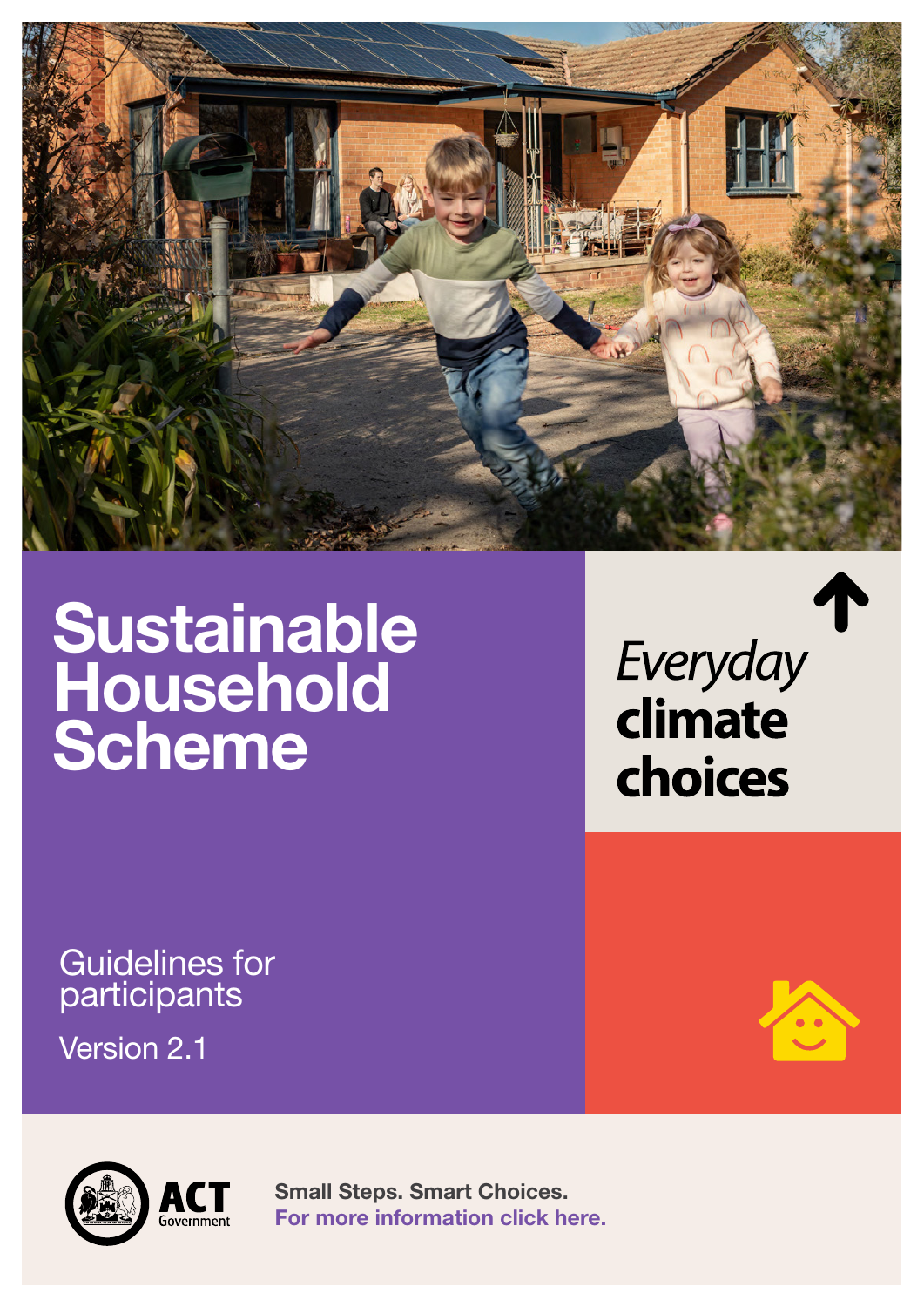<span id="page-1-0"></span>

# **Minister's Foreword**

As the impacts of climate change become increasingly evident, it is essential that governments work with the community to not only take meaningful action to limit our contributions to global warming, but to do so in a way that improves our quality of life.

I am pleased to announce the introduction of the Sustainable Household Scheme (Scheme), to support Canberrans reduce their energy use and costs and live more comfortably. This in turn will contribute to the ACT's transition to net zero emissions by 2045.

The Scheme will provide \$150 million in zero interest loans over five years to eligible households, individuals and not-for-profit community organisations, and be delivered through a contracted loans provider.

#### **These Guidelines apply to:**

- eligible homeowners to invest in rooftop solar, household battery storage, electric heating and cooling, hot water heat pumps and efficient electric appliances; and
- eligible households to purchase new and used electric vehicles and charging infrastructure.

I encourage you to consider these guidelines and participate in the Scheme if it is right for your circumstances. You can reduce your energy costs, live more comfortably, and help do your bit to reduce greenhouse gas emissions and take real action on climate change.

#### **Andrew Barr MLA**

Chief Minister, Minister for Climate Action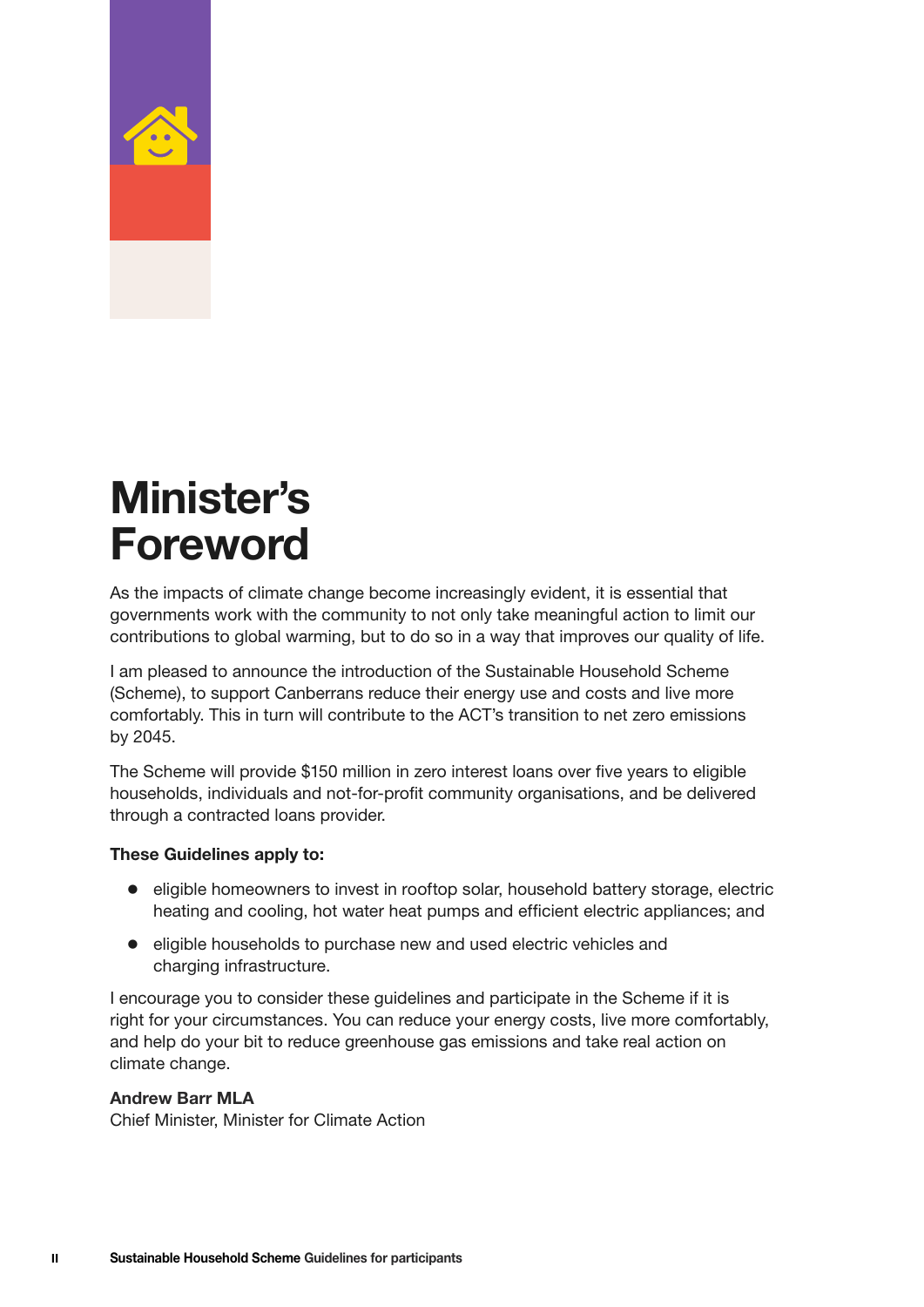<span id="page-2-0"></span>

## **How to use these guidelines**

These Guidelines provide an overview of the Sustainable Household Scheme including eligibility criteria, products on offer, information about the loans and how to apply.

Individual Buyers Guides that cover information on each of the products, including questions to ask your supplier, are available at the website below.

#### **Contact us**

For more information about the Sustainable Household Scheme, please contact:

Phone: 13 22 81 Email: [actsmart@act.gov.au](mailto:actsmart%40act.gov.au?subject=) Website: [Sustainable Household Scheme page](https://www.climatechoices.act.gov.au/policy-programs/sustainable-household-scheme)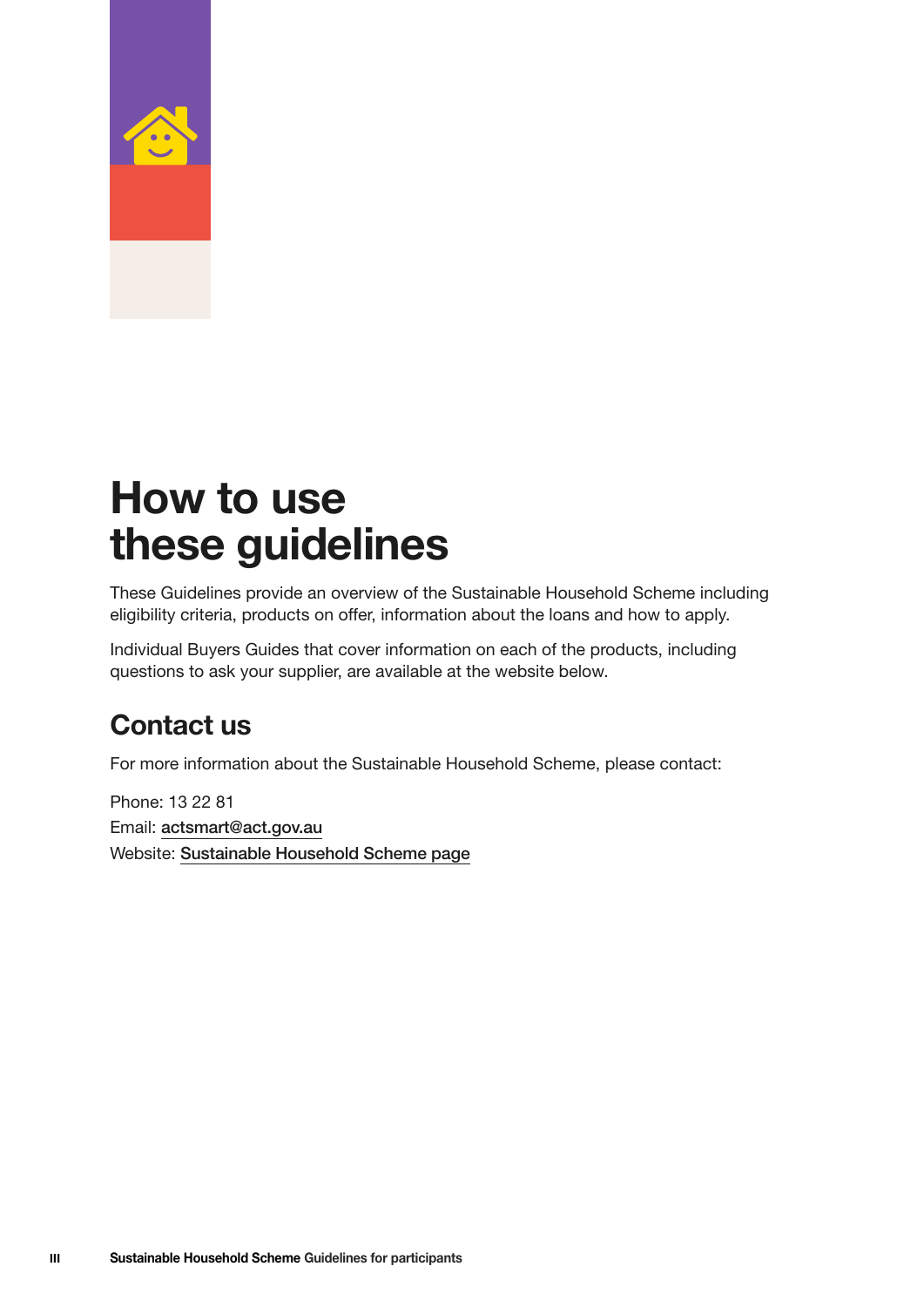## **Contents**

| <b>Minister's Foreword</b><br>How to use these guidelines |                                                                                                                                          |                                                    |  |  |
|-----------------------------------------------------------|------------------------------------------------------------------------------------------------------------------------------------------|----------------------------------------------------|--|--|
|                                                           |                                                                                                                                          |                                                    |  |  |
| 2.1<br>2.2                                                | 2. Guidelines for participants<br>Policy underpinning the Scheme<br>About the Scheme                                                     | $\overline{2}$<br>$\overline{2}$<br>$\overline{2}$ |  |  |
| 3.1                                                       | 3. Eligibility<br>Scheme eligibility criteria                                                                                            | 4<br>$\overline{\mathbf{4}}$                       |  |  |
| 4.1<br>4.2                                                | 4. Application process<br>Application Process – Home Upgrades (Category A and B)<br>Application Process - Electric Vehicles (Category C) | 7<br>$\overline{7}$<br>9                           |  |  |
| 5. Financing                                              |                                                                                                                                          |                                                    |  |  |
| 5.1<br>5.2<br>5.3                                         | About the loans provider<br>Assistance if you have difficulty making repayments<br>Expected costs and savings                            | 11<br>11<br>11                                     |  |  |
| 6. Roles and responsibilities                             |                                                                                                                                          |                                                    |  |  |
| 6.1<br>6.3<br>6.4<br>6.5                                  | Your role<br>6.2 Loans provider role<br>Approved suppliers' role<br>Unauthorised suppliers<br><b>ACT Government's role</b>               | 12<br>13<br>13<br>14<br>14                         |  |  |
|                                                           | 7. Buyers guides                                                                                                                         | 15                                                 |  |  |
|                                                           | 8. Webtools and resources                                                                                                                | 16                                                 |  |  |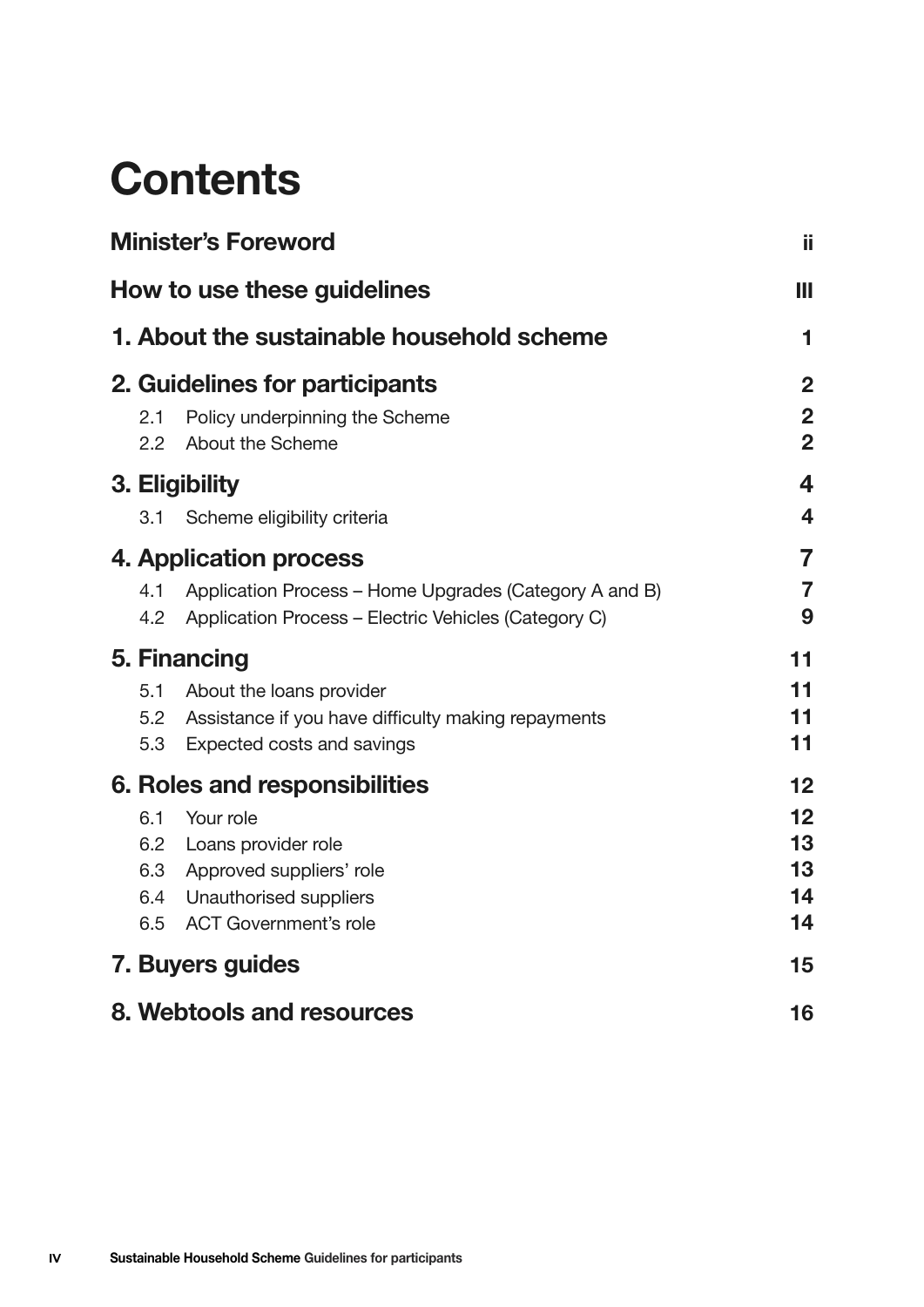<span id="page-4-0"></span>

### **About the Sustainable Household Scheme**

The ACT Government has committed \$150 million over five years to provide zero-interest loans under the Sustainable Household Scheme (the Scheme).

Eligible households and individuals will be able to make upgrades to their homes and premises through purchasing a range of sustainable products.

#### **The objective of the Scheme is to encourage sustainable solutions at the community level that will:**

- $\bullet$  help reduce energy use and costs;
- $\bullet$  help households live more comfortably;
- contribute to greenhouse gas emissions reductions; and
- support development of the renewable energy industry in the ACT.

#### **The introduction of the Scheme will be phased:**

#### **Phase 1:**

Households purchasing from Category A and Category B.

#### **Phase 2:**

Expanded to include purchasing from Category C.

#### **Phase 3:**

Expanded to include not-for-profit community organisations.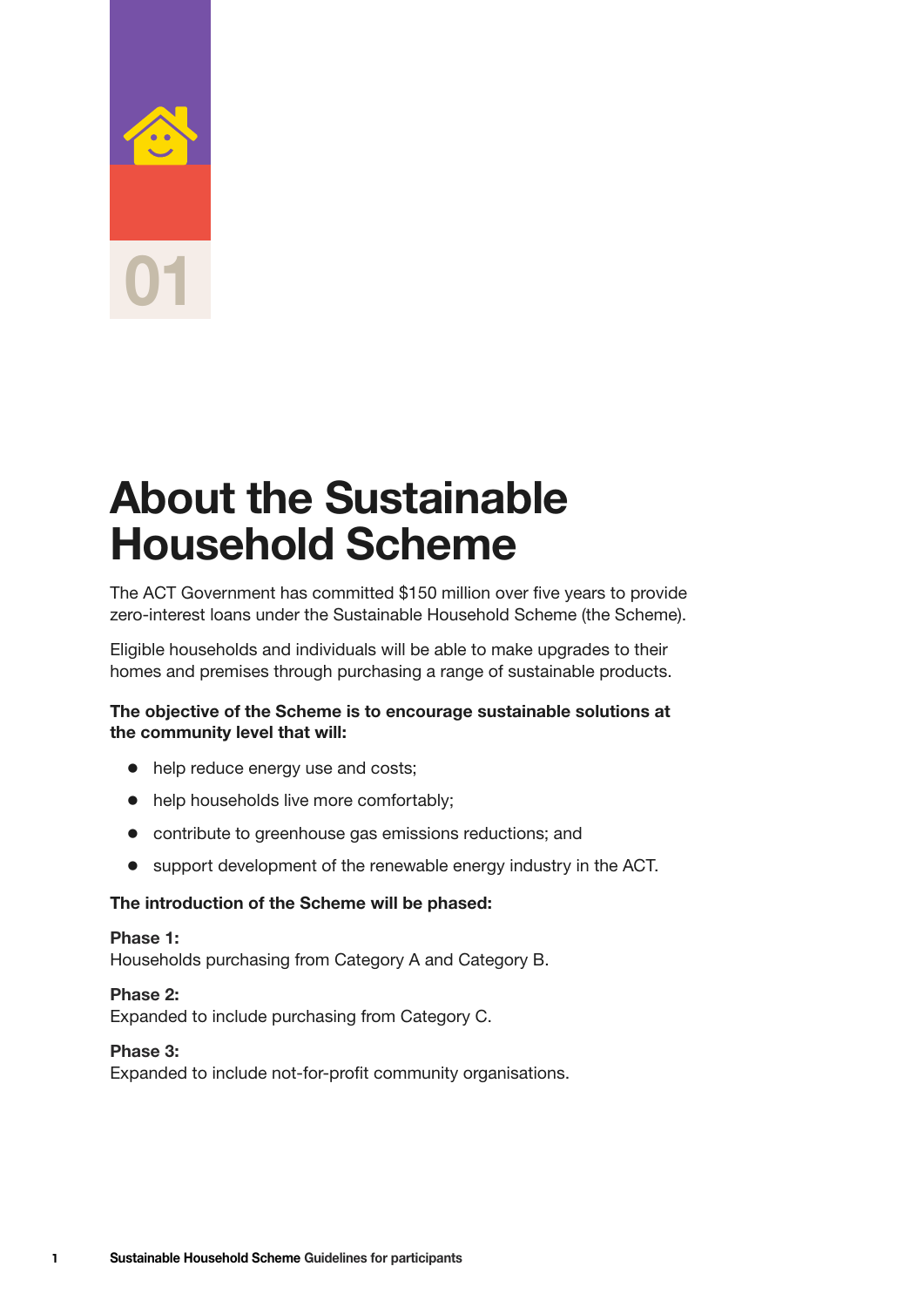<span id="page-5-0"></span>

# **Guidelines for participants**

#### **2.1 Policy underpinning the Scheme**

The ACT Government committed to introducing the Scheme in the Parliamentary and Governing Agreement of the 10th Legislative Assembly (PAGA). You can access the PAGA online at: [www.cmtedd.act.gov.au/\\_\\_data/assets/pdf\\_file/0003/1654077/](https://www.cmtedd.act.gov.au/__data/assets/pdf_file/0003/1654077/Parliamentary-Agreement-for-the-10th-Legislative-Assembly.pdf) [Parliamentary-Agreement-for-the-10th-Legislative-Assembly.pdf](https://www.cmtedd.act.gov.au/__data/assets/pdf_file/0003/1654077/Parliamentary-Agreement-for-the-10th-Legislative-Assembly.pdf)

#### **2.2 About the Scheme**

The Scheme offers loans for all products covered under the three categories listed below. **Eligible Scheme participants can access zero-interest loans between \$2,000 and \$15,000 to purchase:**

#### **Category A (generation, storage and EV charging products)**

- $\bullet$  Household rooftop solar photovoltaic systems
- Household battery storage systems
- Electric Vehicle (EV) charging infrastructure.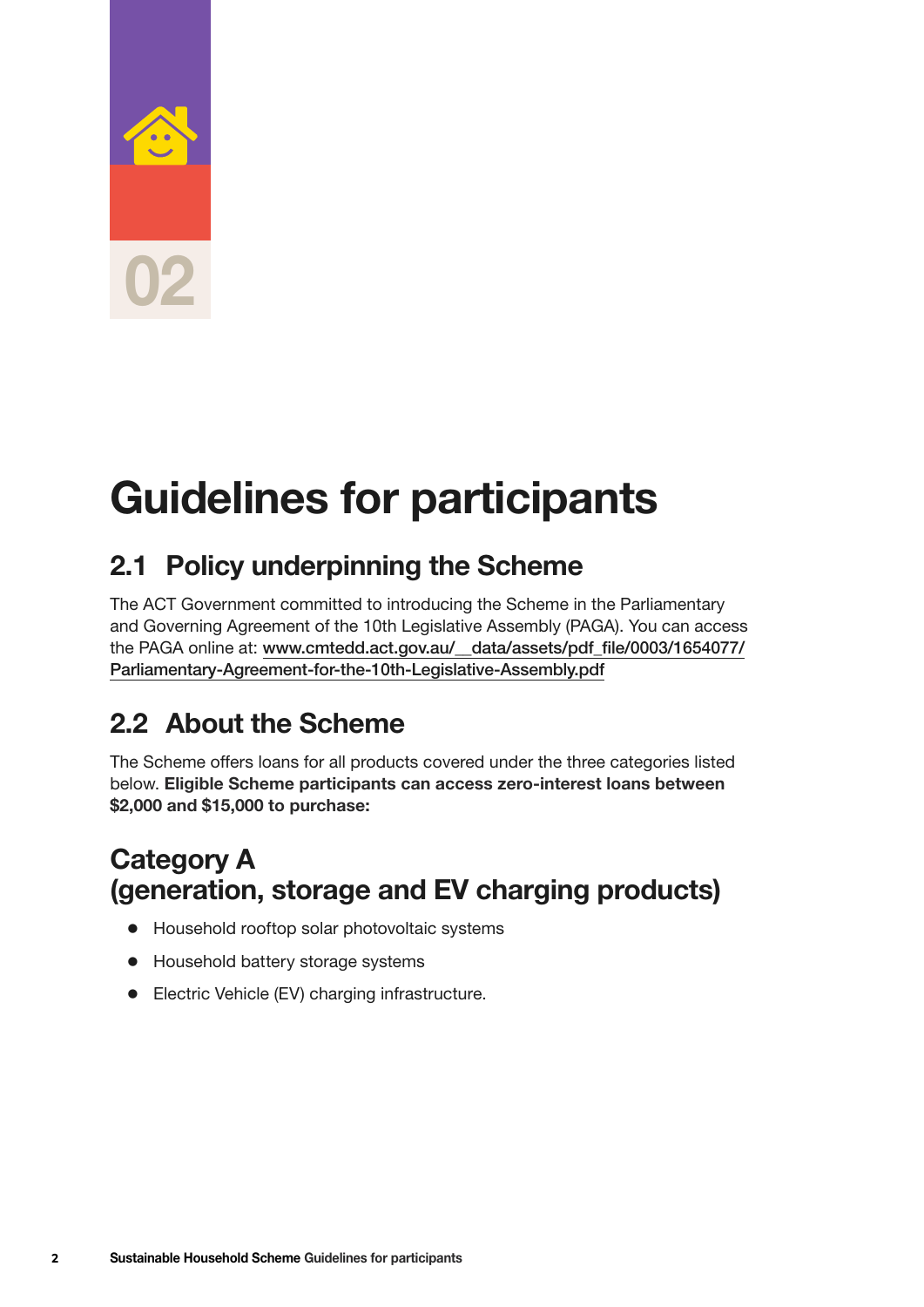#### **Category B (upgrade of gas or inefficient electric appliances)**

- Electric reverse cycle heating and cooling systems
- Hot water heat pumps (HWHP)
- Efficient electric stove tops.

#### **Category C (electric vehicles)**

• New and used.

Additional products will be assessed for inclusion over the life of the Scheme.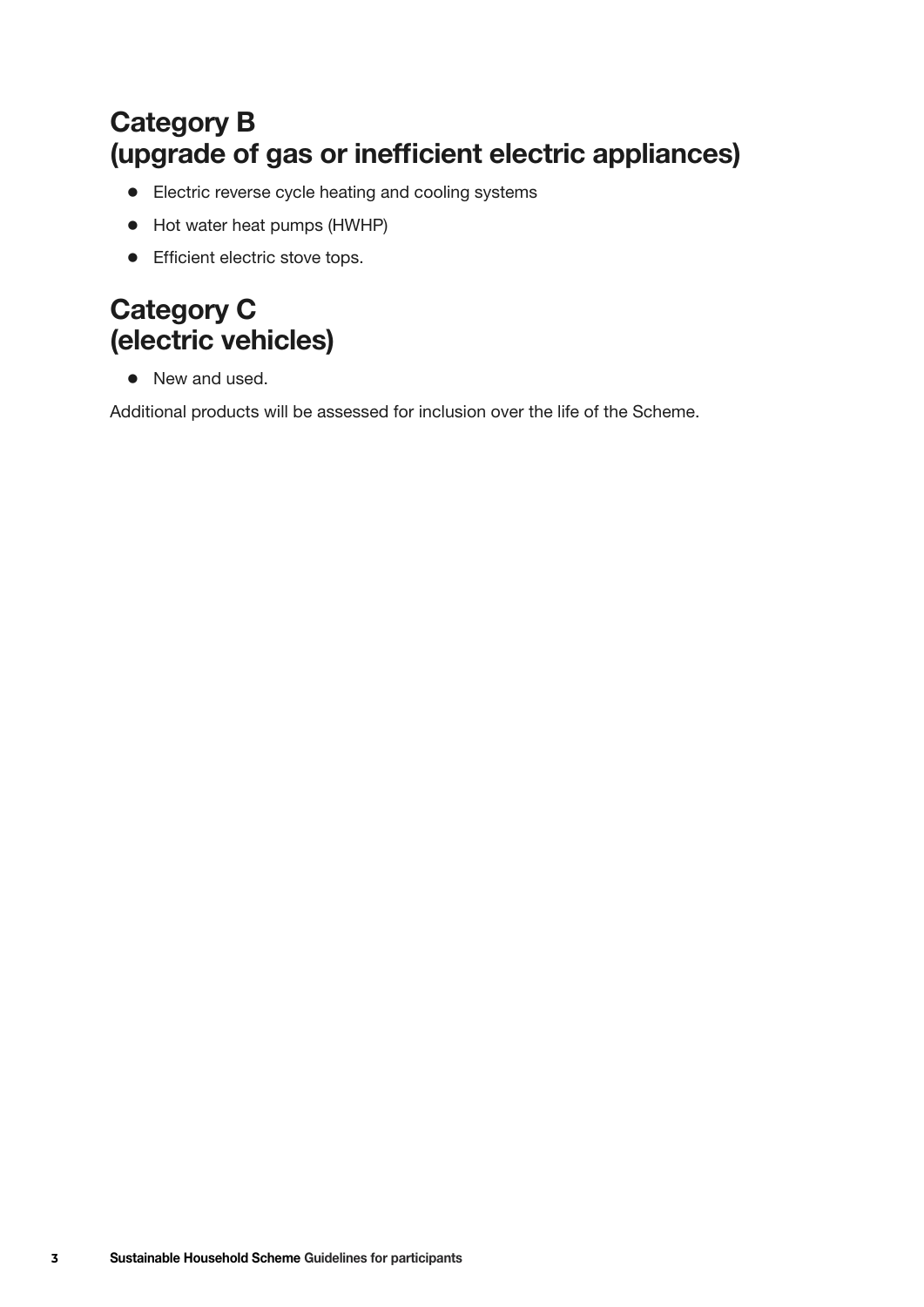# <span id="page-7-0"></span>**03**

# **Eligibility**

#### **3.1 Scheme eligibility criteria**

A Scheme participant is defined as:

- a household for Category A, B and C purchases.
- a participant for Category C purchases must be a holder of a valid ACT Driver Licence.

A household is defined as:

- $\bullet$  a standalone residence or a unit titled property and;
- $\bullet$  is owned by a person

The financial capability of the participant to repay the loan is a core requirement of the Scheme. A credit check will be undertaken to assess an applicant's financial suitability.

You will also need to register for and participate in an online workshop before applying for a loan. Details on upcoming workshops and how to register can be found at <www.climatechoices.act.gov.au/events-news>.

#### **Financial limits are as follows:**

- A household may borrow a maximum of \$15,000 over the life of the Scheme. This is a cumulative maximum across eligible product categories A, B and C.
- This can be on a range of eligible products being bundled and does not need to be in a single transaction (e.g. \$9,000 for rooftop solar and later \$6,000 for gas replacement appliances is allowed).
- Installation fees and charges and gas disconnections costs (if you are replacing the final gas appliance in your home) may be included as part of the loan.
- $\bullet$  The minimum loan application value is \$2,000.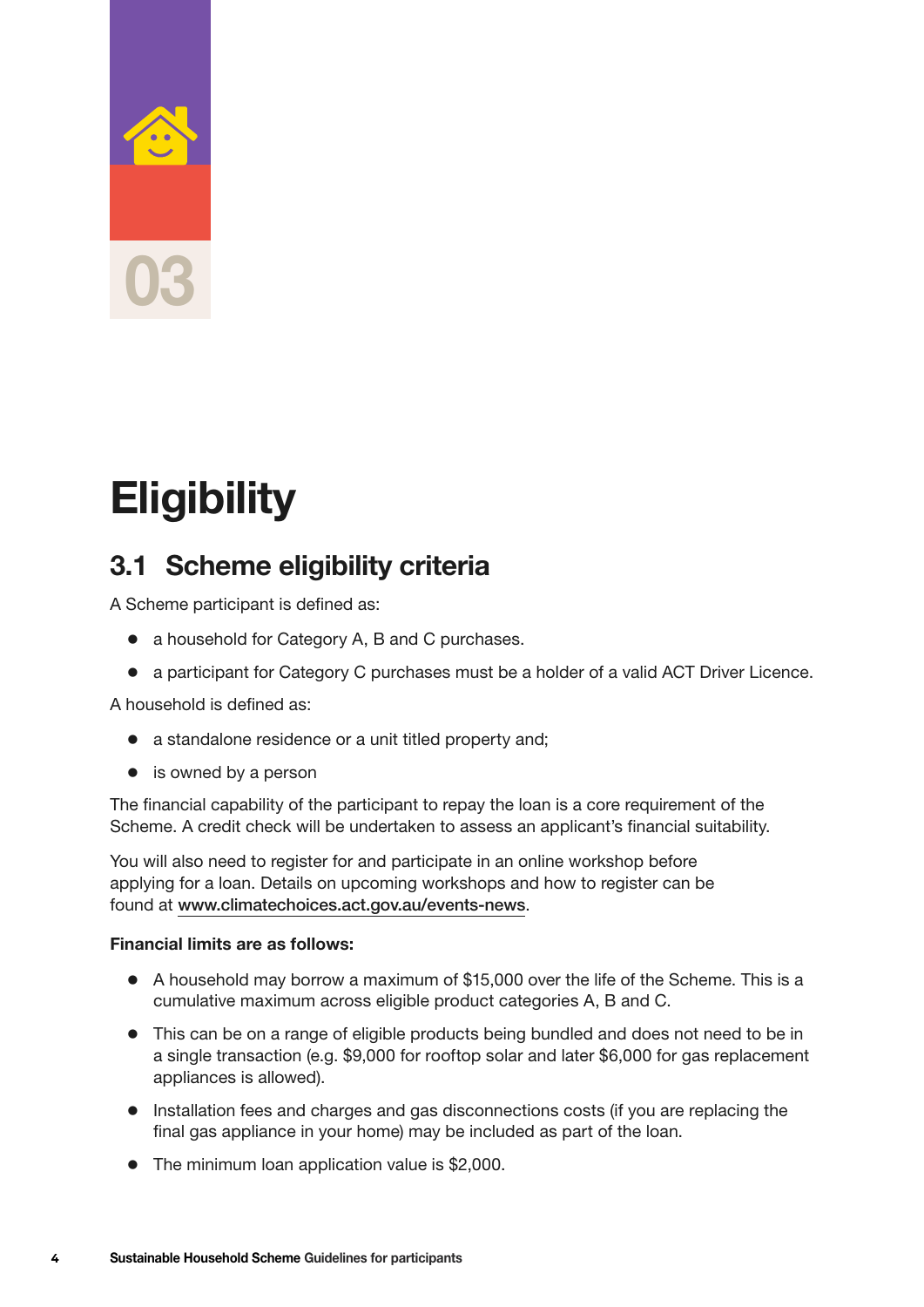#### **Eligibility for Category A and B products**

#### **Category A and B products may be installed in an eligible property which:**

- Is either a standalone residence or a unit titled property. Each individual unit titled property within a unit plan is defined as a distinct eligible property.
- Is a property geographically located within the ACT (including Hall, Tharwa, and Oaks Estate but not Jervis Bay Territory).Meet the Unimproved Value (UV) thresholds.

#### **Unimproved Value**

The UV of the property must be *at or below* \$750,000 in any year from 2020-2026 for:

- freestanding houses and non-titled dual occupancies (non-unit titled dwellings) and;
- townhouses and unit titled dual occupancies (stand-alone unit titled dwellings) based on the unit entitlement percentage.

The Unimproved Value of \$200,000 or below in any year from 2020-2026 applies for:

 $\bullet$  unit titled multi-storey apartments.

Your UV can be found on your rates notice or using the following [website](https://www.accesscanberra.act.gov.au/s/public-registers/unimproved-values?registerid=m0I4a00000000CgEAI). If your property does not fit under these criteria and you feel you have exceptional circumstances, please contact us at [actsmart@act.gov.au](mailto:actsmart@act.gov.au) or call 1300 141 777.

| Section/Block | Address | Value 2017 | Value 2018 |           | Value 2019    Value 2020 | Value 2021 |
|---------------|---------|------------|------------|-----------|--------------------------|------------|
|               |         | \$359,000  | \$368,000  | \$394,000 | \$405,000                | \$465,000  |

 $\bullet$  is owned by the Scheme participant (this includes a mortgaged home), or where the Scheme participant has full authority and approvals to install the products chosen, including owners corporation approval, if applicable.

New builds are eligible for loans to install Category A items only.

Eligibility for Category B items requires the upgrade of gas or inefficient electric appliances (in the case of heating and cooling and hot water systems) or the upgrade of a gas stove top and/or oven unit. Your supplier will be asked to specify the type of product being upgraded with the loans provider. Eligibility criteria for not-for-profit community organisations will be provided in a future iteration of these guidelines.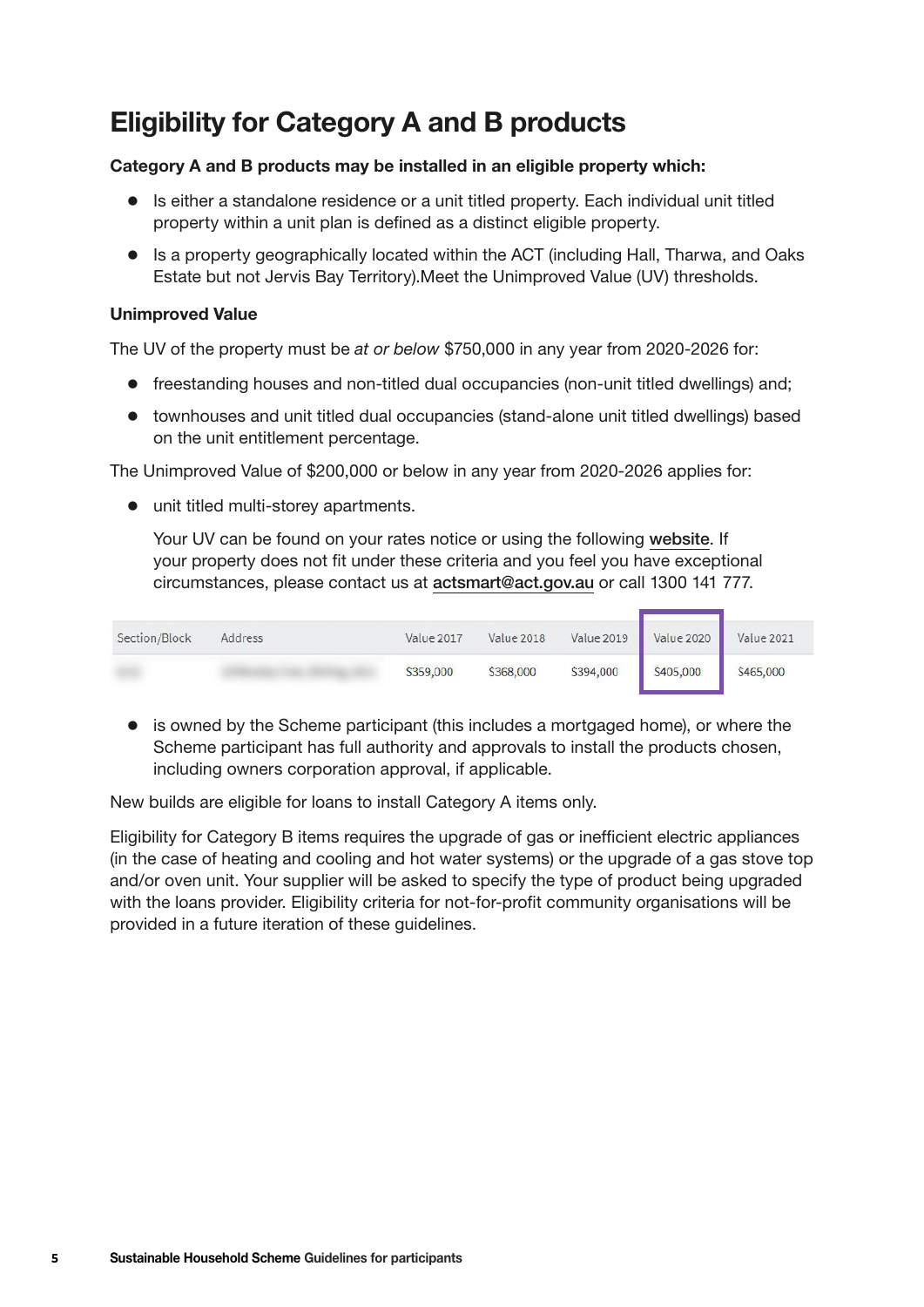#### **Eligibility for Electric Vehicles (Category C)**

#### **To be eligible to access loans for EVs:**

- The Scheme participant must ordinarily reside in the ACT as evidenced by a rates notice or utility bill.
- Hold a valid ACT Driver Licence
- The electric vehicle (car) must be powered by a mechanism that produces zero emissions, such as a Battery Electric Vehicle.
- The total cost of the vehicle must be less than the luxury car tax threshold for fuel efficient vehicles (using the same definitions of total cost as the [Australian](https://www.ato.gov.au/rates/luxury-car-tax-rate-and-thresholds/)  [Government's luxury car tax](https://www.ato.gov.au/rates/luxury-car-tax-rate-and-thresholds/)). For 2021-22 this threshold is \$79,659.

Loans are currently limited to one per household across categories A, B and C. This limit may change in future as the Sustainable Household Scheme continues to be monitored and evaluated.

We acknowledge that there are shared, multi-generational and non-linear family structured households or individuals who may have more complex living arrangements. These circumstances will be considered on a case-by-case basis to support diverse households to access the Scheme. If this is your circumstance, please contact us via email at [actsmart@act.gov.au](mailto:actsmart@act.gov.au) or on 1300 141 777.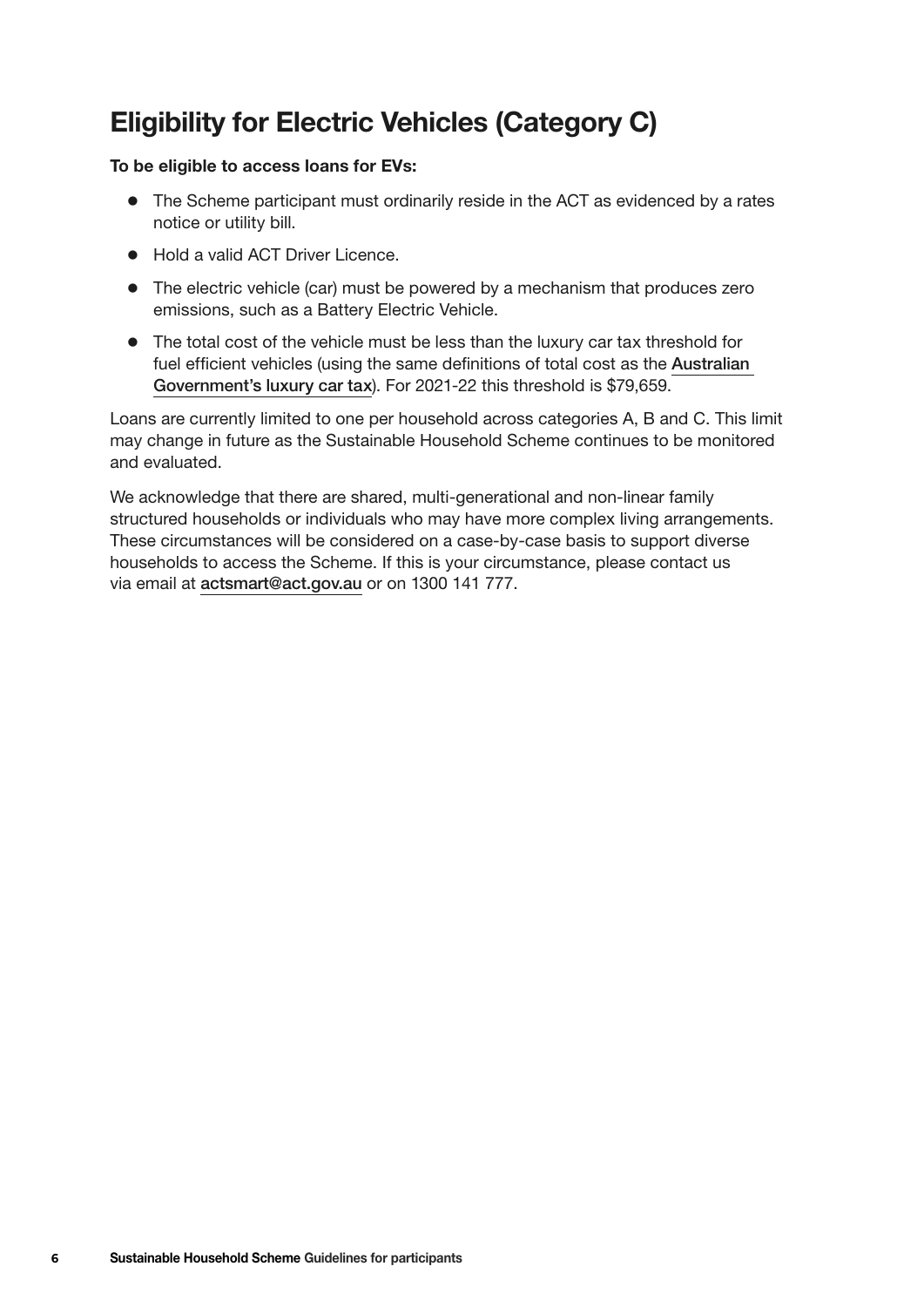# <span id="page-10-0"></span>**04**

# **Application process**

#### **4.1 Application Process – Home Upgrades (Category A and B)**

#### **STEP 1 - Decide if a product/system is right for you**

Visit our website to learn more about the offer and self-assess your eligibility. We suggest you use the resources on the [Everyday Climate Choices website](https://www.climatechoices.act.gov.au/policy-programs/sustainable-household-scheme) to decide which products/systems could benefit you (product Buyers Guides, terms and conditions and frequently asked questions are available on the website).

We strongly recommend you request quotes from more than one approved supplier to ensure you're getting the best deal.

#### **STEP 2 - Compare products/quotes from approved suppliers**

Once you have determined you are eligible and could benefit from a product/system, contact the approved suppliers to arrange a quote.

- **1.** Speak to an approved supplier(s), to discuss your needs and organise a pre-inspection of your home (where applicable). A list of participating suppliers is available on the loan provider's (Brighte) [website](https://brighte.com.au/homeowners/act-sustainable-household-scheme/).
- **2.** The supplier(s) may visit your home (where applicable) to confirm if the product/system is suitable for installation and discuss the costs and savings you can be expected to see. A list of product specific considerations you could discuss with the supplier are available in the individual Buyers Guides.
- **3.** Once the supplier has confirmed your home is suitable, they will provide you with a detailed quote for a product/system.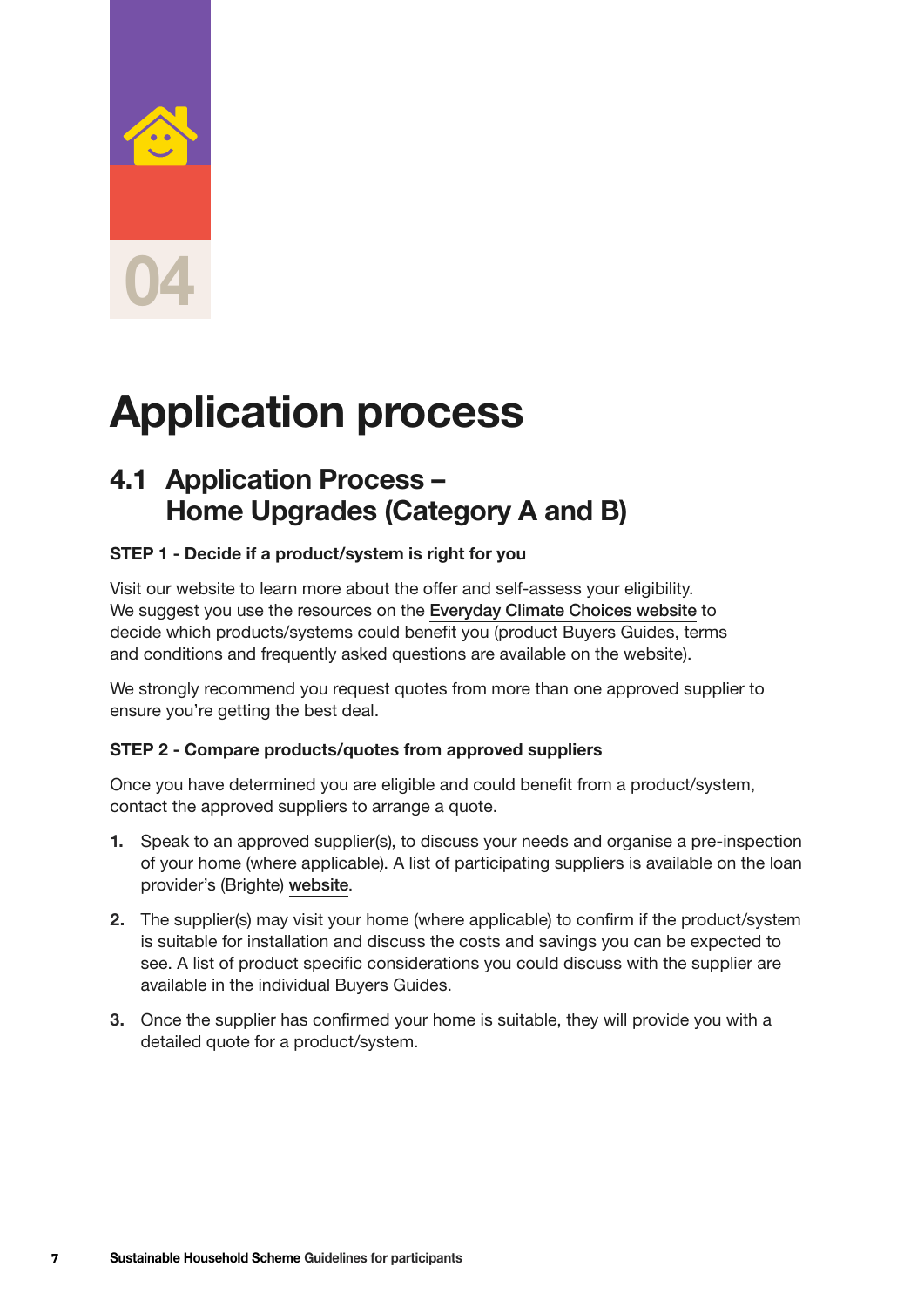#### <span id="page-11-0"></span>**STEP 3 - Choose the best quote**

**4.** You will be presented with the details of your quote, which you must review and confirm it to be accurate before proceeding to the loan application.

#### **STEP 4 - Complete the loan application**

- **5.** After reviewing the quote for accuracy, you will be asked to confirm your eligibility and complete the finance application. You will also be asked to consent to the ACT Government collecting and using your personal information for the purposes of managing and improving program delivery.
- **6.** Our loan provider will evaluate your application by verifying the details provided and conducting credit checks. If you are successful, you will then be emailed an offer for a Sustainable Household Scheme loan which you will then need to accept. The instructions will be provided in the email. If you are unsure, please contact the loans provider Brighte.

#### **STEP 5 - Get your system installed**

- **7.** Once your loan is approved, the supplier will contact you to schedule a date and time to install your product/system.
- **8.** Before your product/system is installed, you and the supplier will enter into a supply and install contract. This contract is an important legal document with legally binding responsibilities that you need to carefully consider. This contract does not involve the ACT Government.
- **9.** After installation, the supplier will show you how to use the system and provide the manufacturer and workmanship warranties.
- **10.** Following installation, you will be contacted by the loan provider to confirm the installation is complete. You will also be given an opportunity to provide feedback on the installation and application process.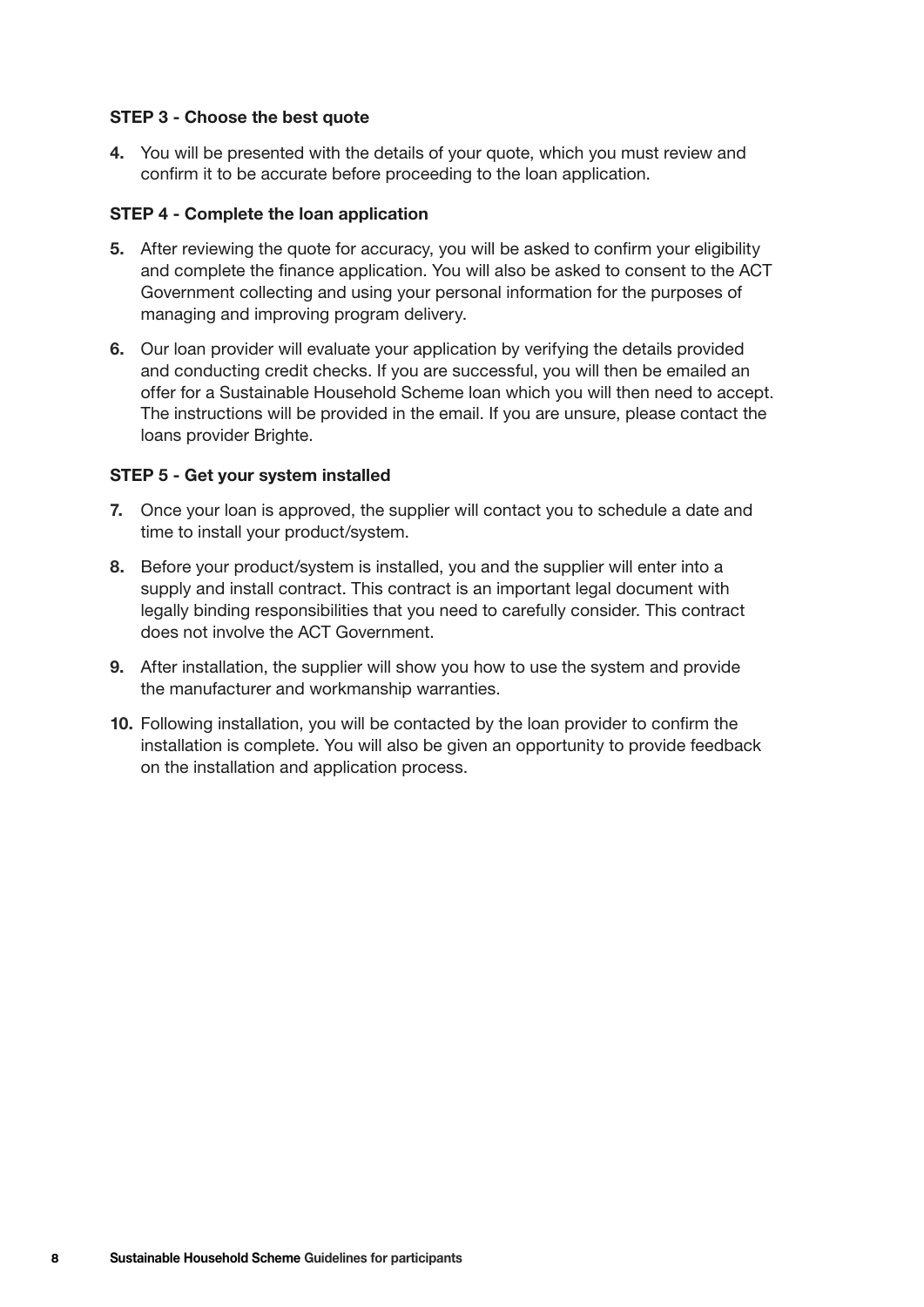#### **4.2 Application Process – Electric Vehicles (Category C)**

#### **STEP 1 - Decide which Electric Vehicle (EV) is right for you**

Visit our website to learn more about the offer and self-assess your eligibility. We suggest you use the [EV Buyers Guide](https://www.climatechoices.act.gov.au/__data/assets/pdf_file/0007/1910995/Sustainable-Household-Scheme-A-guide-to-electric-vehicles.pdf) on the [Everyday Climate Choices website](https://www.climatechoices.act.gov.au/policy-programs/sustainable-household-scheme) to learn about electric vehicles and how they could benefit you. Ensure you have read the [Terms and](https://www.climatechoices.act.gov.au/__data/assets/pdf_file/0011/1861571/Sustainable-Household-Scheme-Terms-and-Conditions.pdf)  [Conditions](https://www.climatechoices.act.gov.au/__data/assets/pdf_file/0011/1861571/Sustainable-Household-Scheme-Terms-and-Conditions.pdf) and [Frequently Asked Questions](https://www.climatechoices.act.gov.au/__data/assets/pdf_file/0010/1865863/Sustainable-Household-Scheme-FAQ.pdf) are available on the website.

We strongly recommend you request quotes from more than one car supplier to ensure you are getting the best deal.

#### **STEP 2 - Compare vehicles/quotes from accredited suppliers**

Once you have determined you are eligible and could benefit from an EV, request a quote from approved suppliers.

To do this, visit the Sustainable household Scheme webpage and click the 'apply now' button to be taken to the Brighte marketplace website. Here you can view a list of accredited suppliers that you can purchase an EV from. This includes all participating ACT dealerships and online sellers and covers all EV models currently available in Australia.

**1.** Request a quote or phone call online through the Brighte marketplace.

OR

You can visit a participating licensed dealership directly and simply ask about the Sustainable Household Scheme interest fee loans for EVs. You can also discuss your needs and organise an inspection and test drive (where applicable).

**2.** See the Everyday Climate Choices website for a list of [Frequently Asked Questions](https://www.climatechoices.act.gov.au/__data/assets/pdf_file/0010/1865863/Sustainable-Household-Scheme-FAQ.pdf) and an [EV Buyers Guide](https://www.climatechoices.act.gov.au/__data/assets/pdf_file/0007/1910995/Sustainable-Household-Scheme-A-guide-to-electric-vehicles.pdf) you may want to discuss with the car salespeople.

#### **STEP 3 - Choose the best quote**

- **3.** You will be presented with the details of your quote, which you must review and confirm that it is accurate before proceeding to the loan application.
- **4.** Once you have selected an EV to purchase the dealership will arrange the finance application with our loan provider (Brighte) on your behalf.

#### **STEP 4 - Complete the loan application**

- **5.** After reviewing the quote for accuracy, you will be asked to confirm your eligibility and complete the finance application. You will also be asked to consent to the ACT Government collecting and using your personal information for the purposes of managing and improving program delivery.
- **6.** Our loan provider will evaluate your application by verifying the details provided and conducting credit checks. You will then be notified of the outcome of your loan application.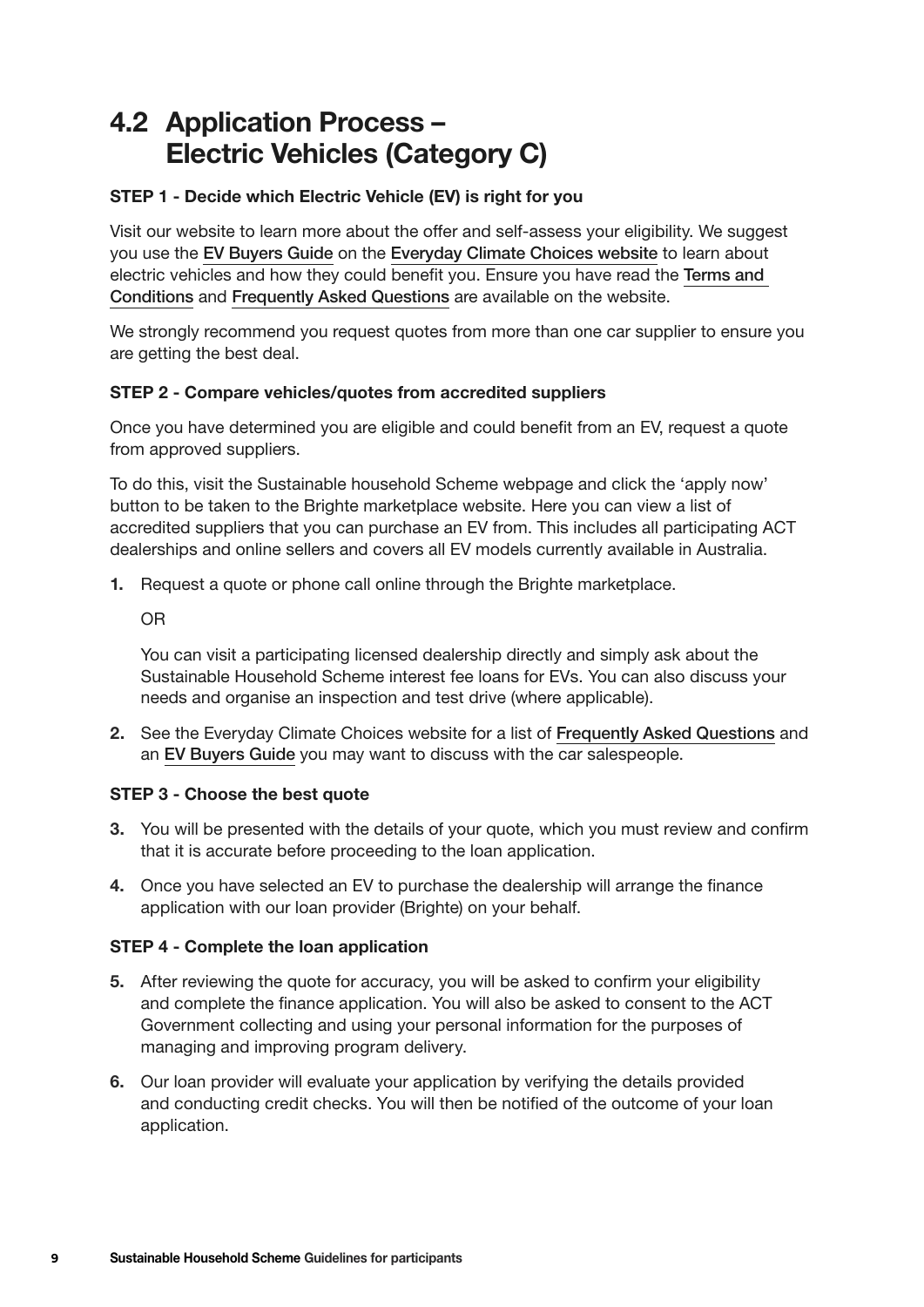#### **STEP 5 - Get your Electric Vehicle**

- **7.** Once your loan is approved, you and the supplier will enter into a finance contract. This contract is an important legal document with legally binding responsibilities that you need to carefully consider. This contract does not involve the ACT Government.
- **8.** The supplier will contact you to schedule a date and time to pick up your EV or inform you of a delivery date and repayment commencement.

#### **STEP 6 - Other EV financial incentives**

**9.** Once you have purchased your EV, you may be eligible for other ACT Government incentives. ACT residents can access two years of free registration for new or used EVs purchased or acquired until 30 June 2024. In addition, if your EV is a new vehicle you may be eligible for a [stamp duty waiver](https://www.accesscanberra.act.gov.au/s/article/duty-payable-upon-registration-or-transfer-of-a-motor-vehicle-tab-calculation-of-duty-under-the-vehicle-emission-reduction-scheme). For more information visit the Access [Canberra](https://www.accesscanberra.act.gov.au/s/article/motor-vehicle-registration-and-renewal-tab-zero-emissions-vehicle-registration) website.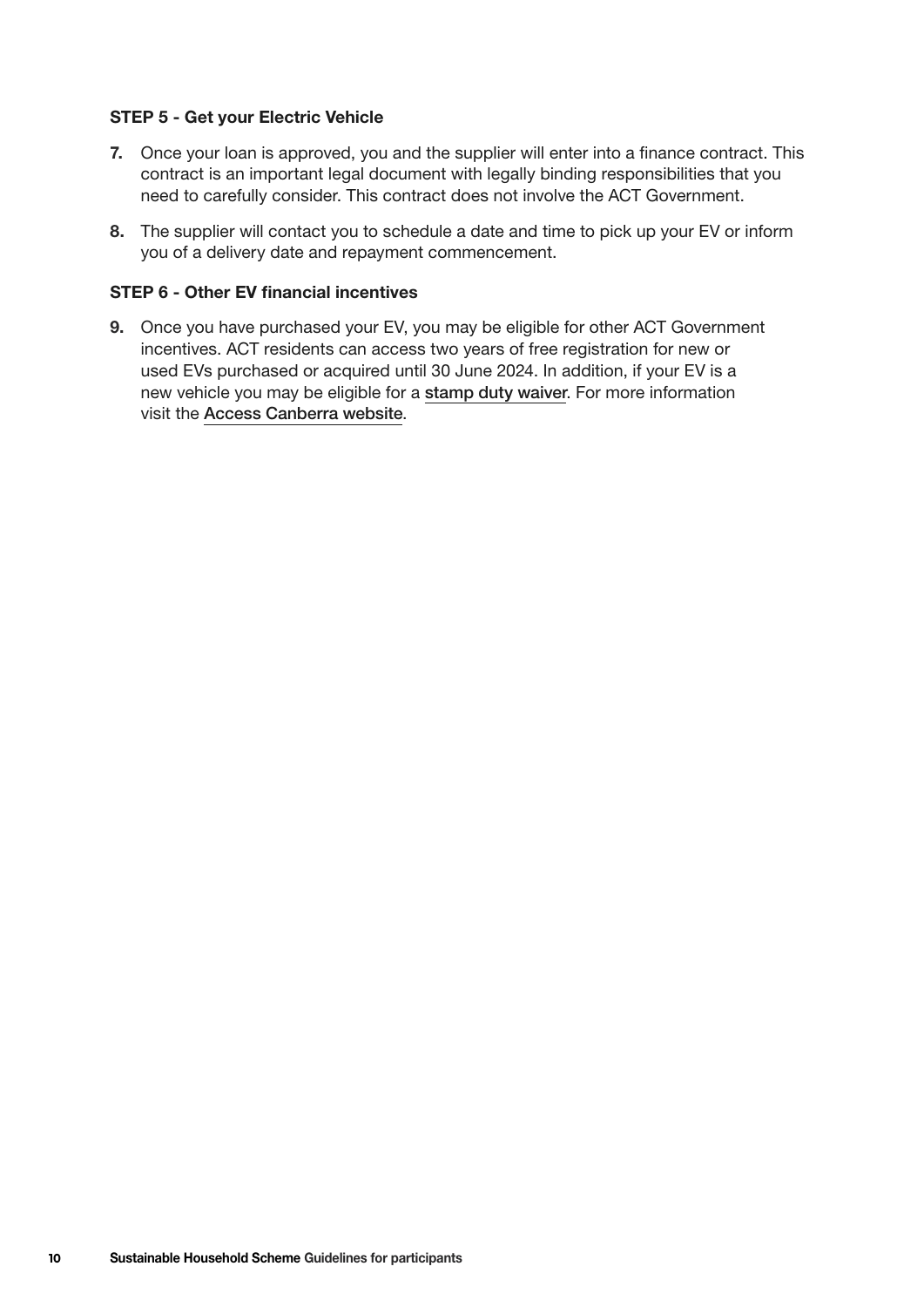# <span id="page-14-0"></span>**05**

# **Financing**

As with any purchase, you should carefully consider the potential costs and benefits of any of the products/systems included in the Scheme before committing to buy. Before taking out a loan you should also consider your ability to successfully make repayments over your chosen loan term, as failure to make your payments as scheduled may affect your ability to borrow in the future.

Below is some additional information you may wish to consider before applying for the Scheme. This information should not be taken as financial advice and has been prepared as general information only, without consideration of your particular objectives, financial circumstances or needs. You may wish to seek independent financial advice before taking out a loan through the Scheme.

#### **5.1 About the loans provider**

The loans provider for the Scheme is Brighte Capital Pty Ltd.

#### **5.2 Assistance if you have difficulty making repayments**

If you are having difficulty meeting your repayments under your loan, you should contact the loan provider as soon as possible. Depending on the nature of your financial hardship, the loan provider may be able to assist you by changing your repayment dates, reducing your payments for a period, or temporarily suspending your payments altogether. If you have a dispute that is unable to be resolved through the loan provider, please contact the Australian Financial Complaints Authority [www.afca.org.au](http://www.afca.org.au/).

#### **5.3 Expected costs and savings**

Although there can be substantial benefits associated with investments made under the Scheme, there are also significant costs involved. It is important you fully understand the potential costs and savings, to make an informed decision about whether this offer is right for you.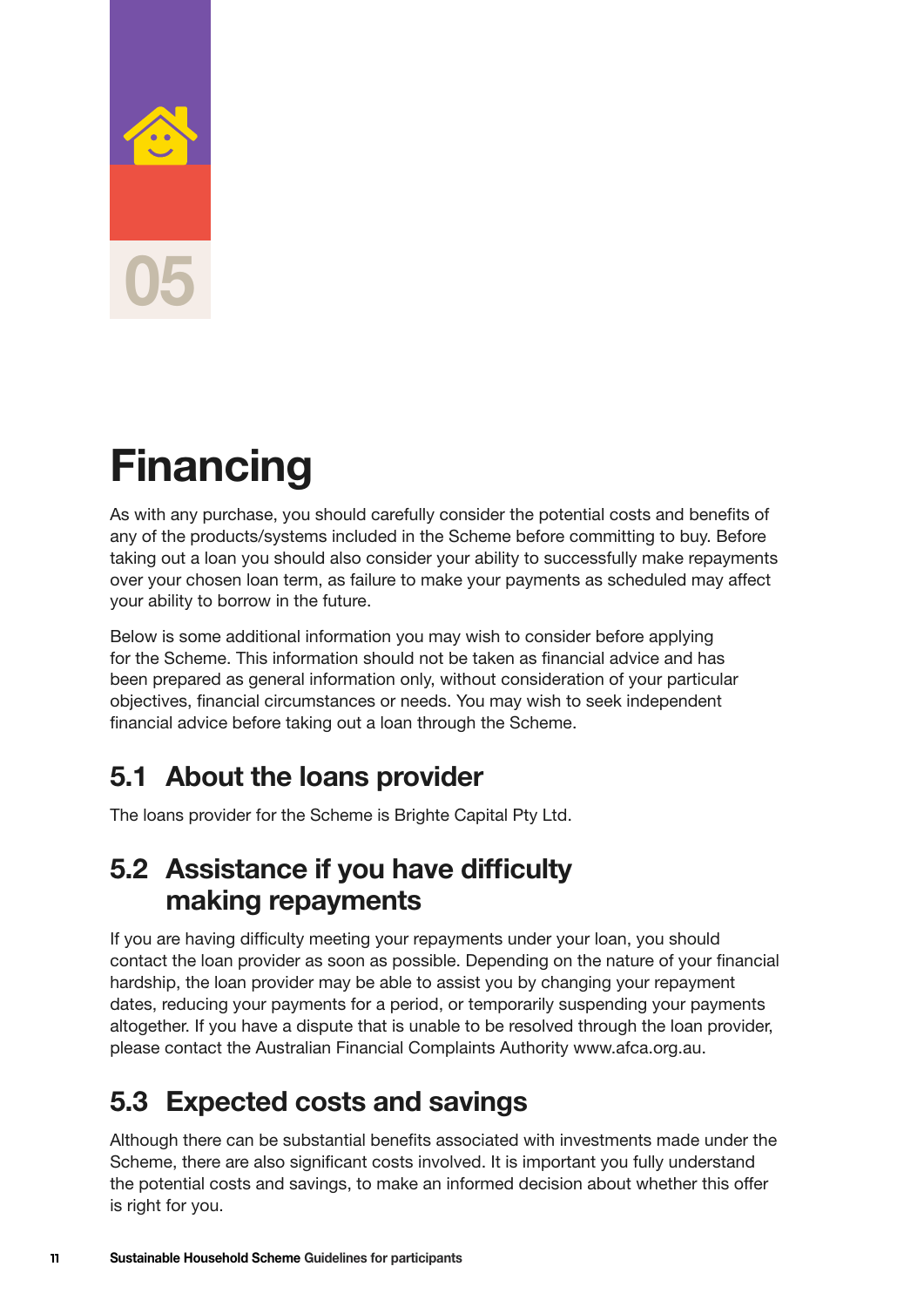# <span id="page-15-0"></span>**06**

# **Roles and responsibilities**

#### **6.1 Your role**

#### **As a participant in the Scheme your role is to:**

- read and agree to the Applicant Terms and Conditions available on the [Everyday Climate Choices website](https://www.climatechoices.act.gov.au/__data/assets/pdf_file/0011/1861571/Sustainable-Household-Scheme-Terms-and-Conditions.pdf);
- research and educate yourself on the products/systems most suited to your needs. Take the time to read our Buyers Guides, FAQs and other resources that can assist with your research;
- check your eligibility;
- $\bullet$  select the best quote for your needs;
- understand your obligations under the loan, including loan contract (seek financial advice);
- choose installer/s that best meet your individual requirements and expectations;
- have a person of at least 18 years of age present at the home while the eligible installation of a product is being carried out;
- have read and understood the suppliers terms and conditions including warranty period and product maintenance requirements; and
- consent to ACT Government collecting your information for ongoing updates and improvements to the delivery of the Scheme.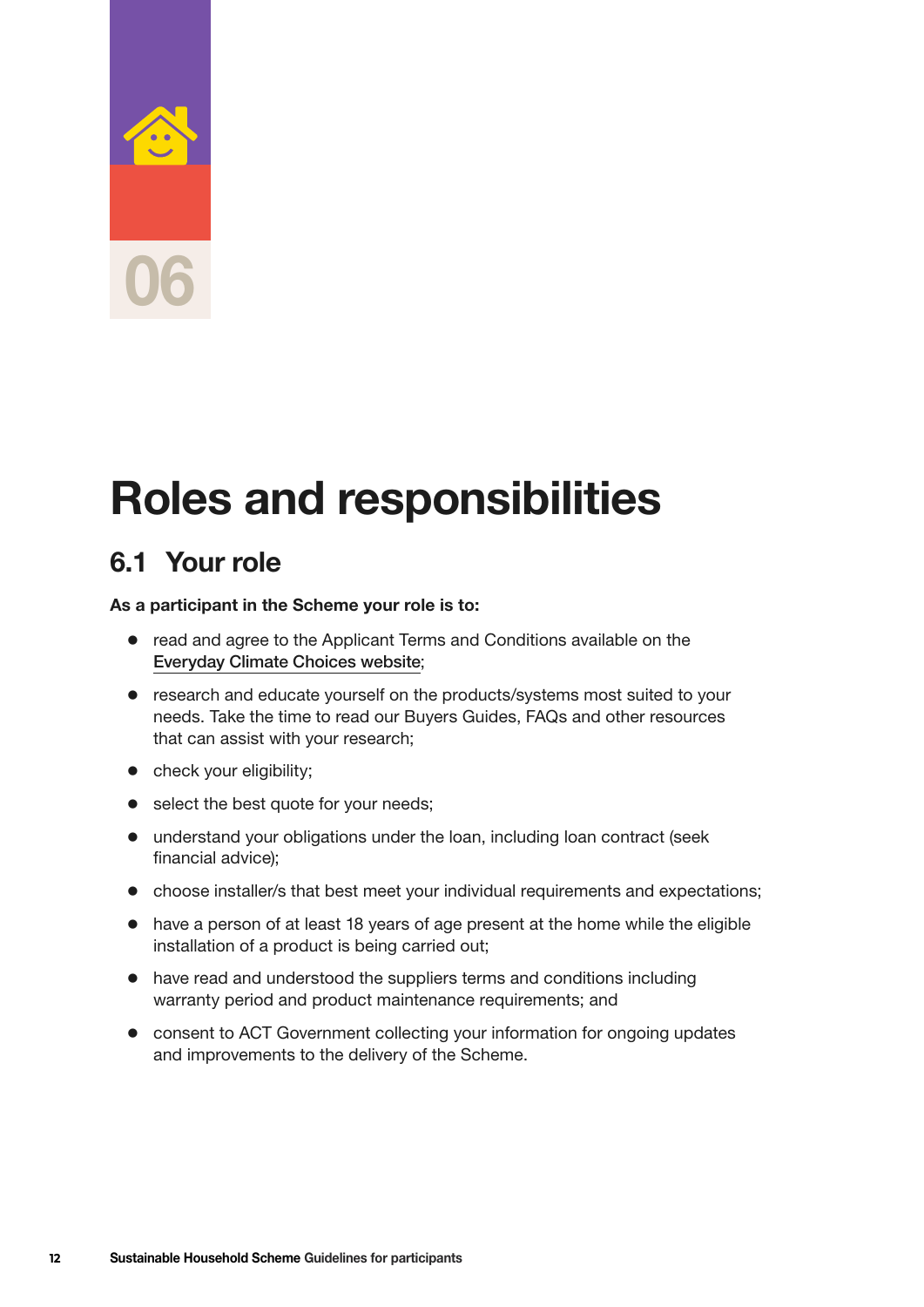#### <span id="page-16-0"></span>**6.2 Loans provider role**

#### **The loan provider's role is to:**

- capture your loan application and assess your eligibility for a loan;
- pay the product supplier/installer on your behalf, after your products/system has been successfully and compliantly installed/delivered;
- $\bullet$  receive your loan payments for the term of your loan;
- manage information and data between suppliers, customers and the ACT Government;
- manage customer complaints; and
- manage the performance of suppliers, including safety and quality assessments.

#### **6.3 Approved suppliers' role**

There are a number of approved suppliers participating in the Scheme and all installations will be organised through them. Their details will be available on the loan provider's website.

- $\bullet$  They will assess the suitability of your home (where applicable), provide a quote for the product and/or installation, answer questions regarding the product/system and assist you with your application.
- Before your product is installed, you and the supplier will enter into a supply and install contract. This contract is an important legal document with legally binding responsibilities that you need to carefully consider. This contract does not involve the ACT Government.
- The supplier will arrange for the installation of your product (where applicable).
- For rooftop solar, household battery storage and EV charging infrastructure, a qualified installer will install the system, connect it to the electricity network and ensure the system is working. They will provide you with training on how the system works and who to contact if there are any issues.
- For rooftop solar and household battery storage the installer will ensure the system is registered with the Australian Energy Market Operator (AEMO) once the Distributed Energy Resources (DER) register becomes available.
- The installer will ensure all products and installations are compliant with the Australian Standards called up by the [Electricity Safety Act 1971](https://www.legislation.act.gov.au/a/1971-30) and other relevant Standards. For rooftop solar and household battery storage installers must be a Clean Energy Council (CEC) accredited installer and retailers must be a CEC approved solar retailer.
- To participate in the Scheme, a supplier must have been operating (trading) anywhere in Australia for a minimum of 12 months.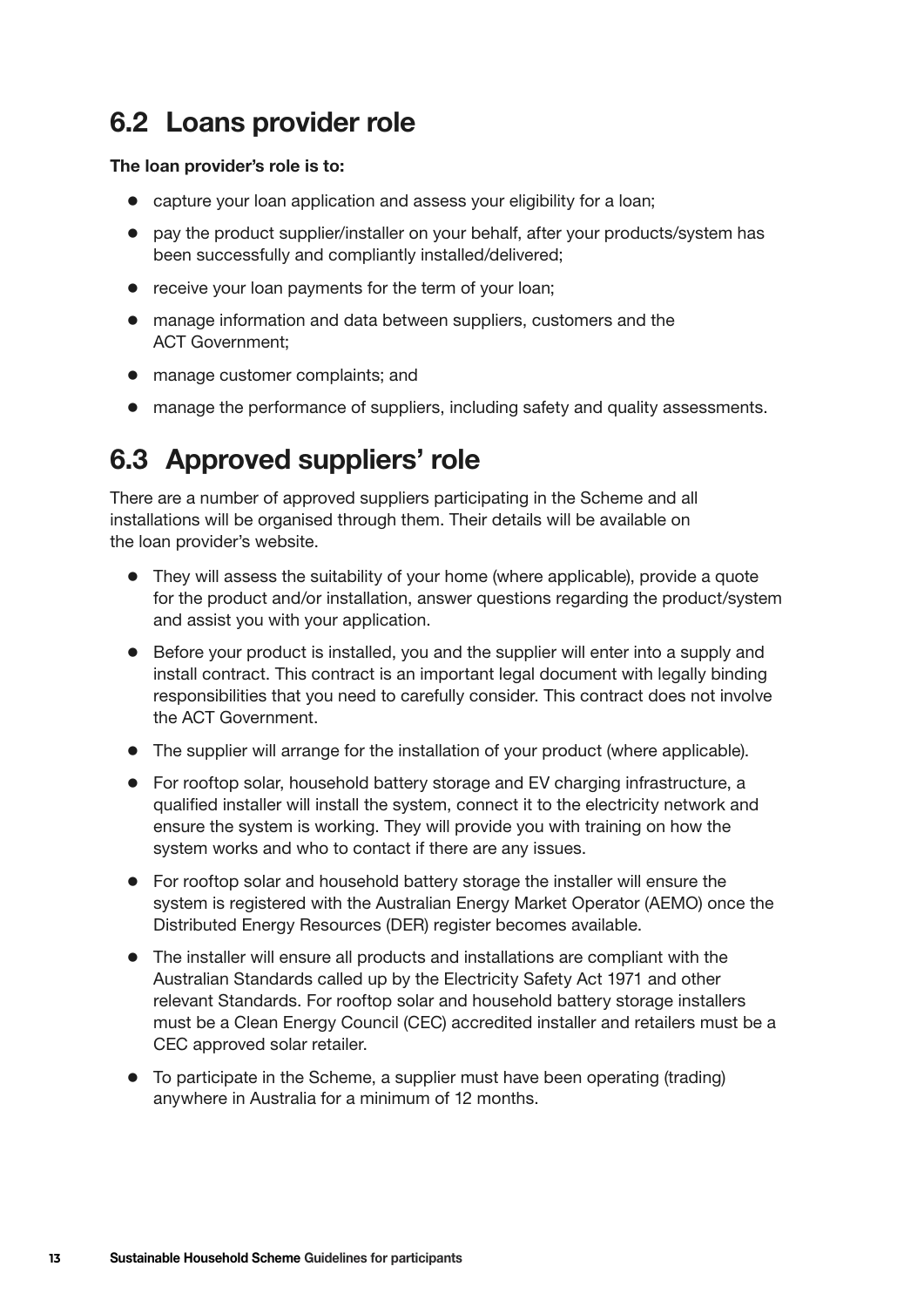- <span id="page-17-0"></span>• Installs for rooftop solar, battery storage and EV charging infrastructure will need to be checked and certified by the ACT Technical Regulator.
- If the product breaks down or stops working you should contact the supplier who installed your product/system. The terms of the warranty are in the contract between you and the supplier.
- For EVs the car supplier will provide a quote, answer questions about the vehicle and assist you with your application with the loan provider on your behalf.

#### **6.4 Unauthorised suppliers**

Be sure to check that your supplier has all the relevant Territory licencing requirements and is registered with the Scheme. Be wary of fraudulent suppliers.

#### **6.5 ACT Government's role**

The ACT Government will manage the overall delivery of the Scheme.

Through existing regulatory arrangements with the ACT Technical Regulator, the ACT Government will ensure the compliance of rooftop solar, battery storage and EV charging infrastructure installations.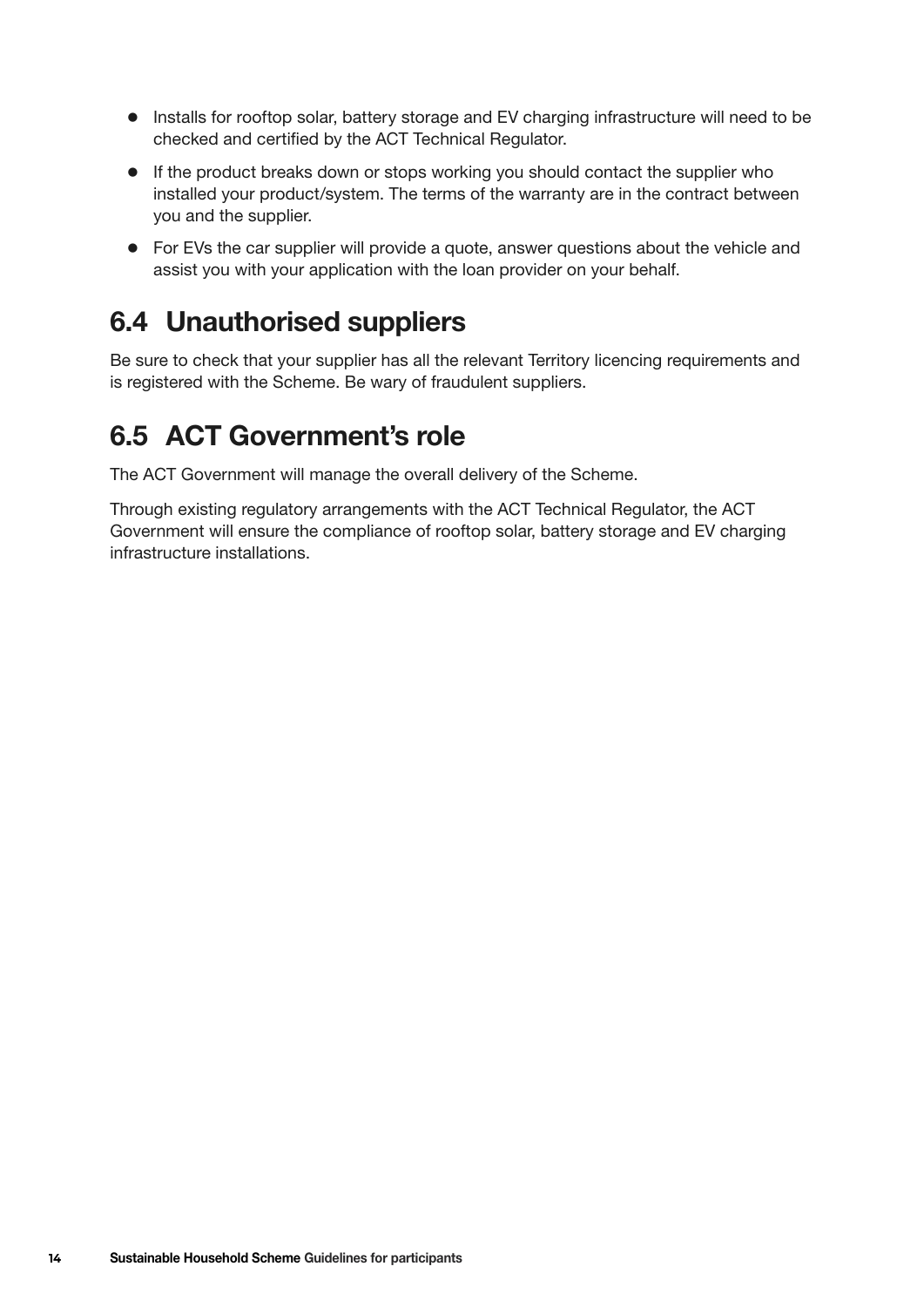<span id="page-18-0"></span>

# **Buyers guides**

The products/systems available under the Scheme represent a significant financial investment and are not right for everyone. The Buyers Guides will help you make an informed decision about product choice and whether you could benefit from the loan.

The Guides are available at the [Everyday Climate Choice](https://www.climatechoices.act.gov.au/policy-programs/sustainable-household-scheme)s [website](https://www.climatechoices.act.gov.au/policy-programs/sustainable-household-scheme). A hardcopy can be provided upon request.

The information contained in the Guides should not be taken as financial advice and have been prepared as general information only, without consideration of your objectives, financial circumstances or needs.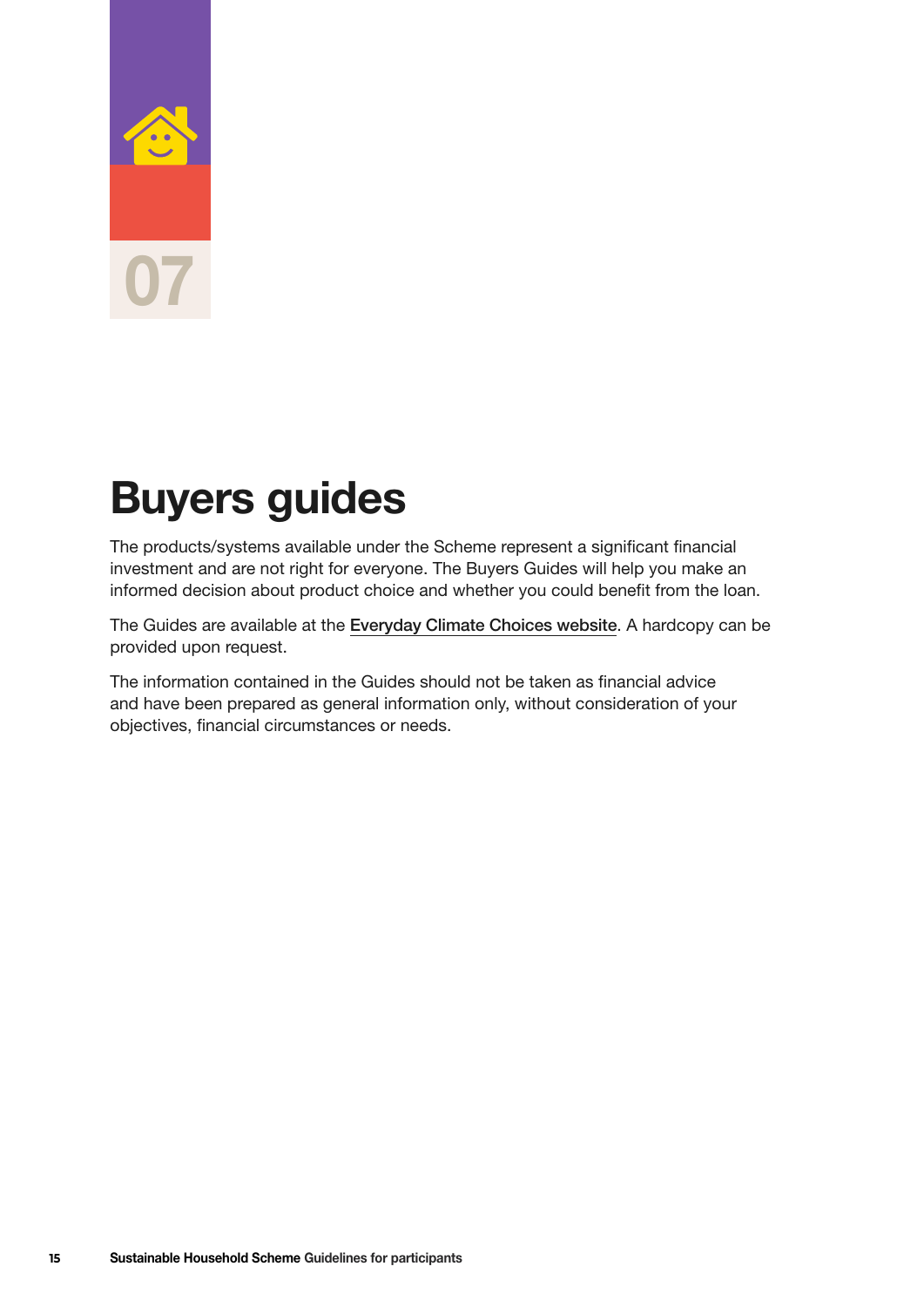<span id="page-19-0"></span>

## **Webtools and resources**

A range of resources are available on the [Everyday Climate Choices website](https://www.climatechoices.act.gov.au/policy-programs/sustainable-household-scheme) to assist you in making an informed decision on which products best meet your needs, including:

- **•** Individual Buyers Guides
- Home Energy Assessments
- **Sustainable Home Advice Services**
- Webinars
- Fact sheets

**Disclaimer:** The information provided in this guide is for your general information and use only. It is subject to change at any time and without notice.